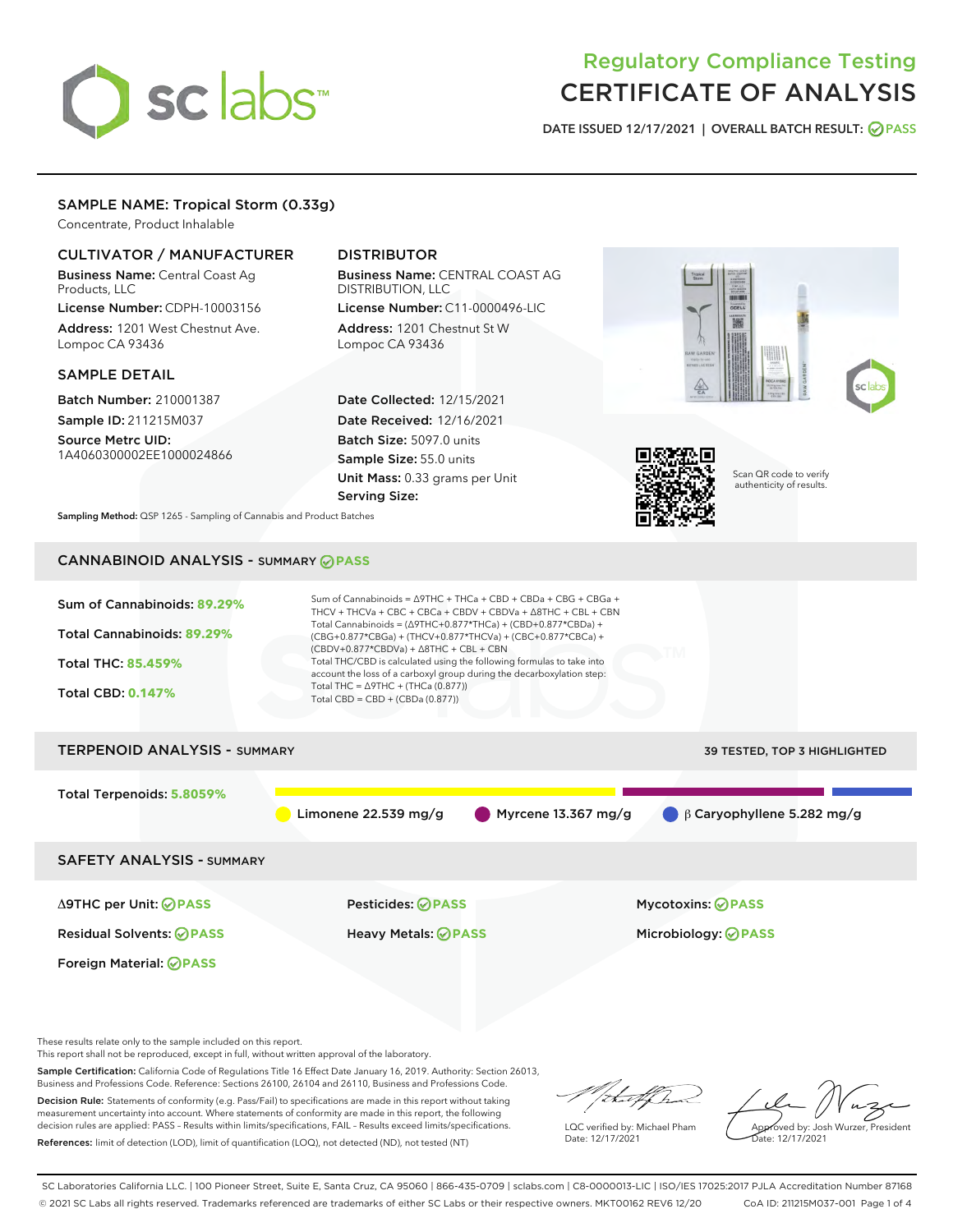



TROPICAL STORM (0.33G) | DATE ISSUED 12/17/2021 | OVERALL BATCH RESULT: **@** PASS

#### CANNABINOID TEST RESULTS - 12/16/2021 2 PASS

Tested by high-performance liquid chromatography with diode-array detection (HPLC-DAD). **Method:** QSP 1157 - Analysis of Cannabinoids by HPLC-DAD

#### TOTAL CANNABINOIDS: **89.29%**

Total Cannabinoids (Total THC) + (Total CBD) + (Total CBG) + (Total THCV) + (Total CBC) + (Total CBDV) + ∆8THC + CBL + CBN

TOTAL THC: **85.459%** Total THC (∆9THC+0.877\*THCa)

TOTAL CBD: **0.147%**

Total CBD (CBD+0.877\*CBDa)

TOTAL CBG: 2.518% Total CBG (CBG+0.877\*CBGa)

TOTAL THCV: 0.79% Total THCV (THCV+0.877\*THCVa)

TOTAL CBC: ND Total CBC (CBC+0.877\*CBCa)

TOTAL CBDV: ND Total CBDV (CBDV+0.877\*CBDVa)

| <b>COMPOUND</b>            | LOD/LOQ<br>(mg/g) | <b>MEASUREMENT</b><br><b>UNCERTAINTY</b><br>(mg/g) | <b>RESULT</b><br>(mg/g) | <b>RESULT</b><br>(%) |
|----------------------------|-------------------|----------------------------------------------------|-------------------------|----------------------|
| <b>A9THC</b>               | 0.06/0.26         | ±29.398                                            | 854.59                  | 85.459               |
| <b>CBG</b>                 | 0.06/0.19         | ±0.992                                             | 25.18                   | 2.518                |
| <b>THCV</b>                | 0.1/0.2           | ±0.39                                              | 7.9                     | 0.79                 |
| $\triangle$ 8THC           | 0.1/0.4           | ±0.16                                              | 2.0                     | 0.20                 |
| <b>CBN</b>                 | 0.1/0.3           | ±0.12                                              | 1.8                     | 0.18                 |
| <b>CBD</b>                 | 0.07/0.29         | ±0.068                                             | 1.47                    | 0.147                |
| <b>THCa</b>                | 0.05/0.14         | N/A                                                | <b>ND</b>               | <b>ND</b>            |
| <b>THCVa</b>               | 0.07/0.20         | N/A                                                | <b>ND</b>               | <b>ND</b>            |
| <b>CBDa</b>                | 0.02/0.19         | N/A                                                | <b>ND</b>               | <b>ND</b>            |
| <b>CBDV</b>                | 0.04/0.15         | N/A                                                | <b>ND</b>               | <b>ND</b>            |
| <b>CBDVa</b>               | 0.03 / 0.53       | N/A                                                | <b>ND</b>               | <b>ND</b>            |
| <b>CBGa</b>                | 0.1/0.2           | N/A                                                | <b>ND</b>               | <b>ND</b>            |
| <b>CBL</b>                 | 0.06 / 0.24       | N/A                                                | <b>ND</b>               | <b>ND</b>            |
| <b>CBC</b>                 | 0.2 / 0.5         | N/A                                                | <b>ND</b>               | <b>ND</b>            |
| <b>CBCa</b>                | 0.07/0.28         | N/A                                                | <b>ND</b>               | <b>ND</b>            |
| <b>SUM OF CANNABINOIDS</b> |                   |                                                    | 892.9 mg/g              | 89.29%               |

#### **UNIT MASS: 0.33 grams per Unit**

| ∆9THC per Unit                         | 1120 per-package limit | 282.01 mg/unit  | <b>PASS</b> |
|----------------------------------------|------------------------|-----------------|-------------|
| <b>Total THC per Unit</b>              |                        | 282.01 mg/unit  |             |
| <b>CBD per Unit</b>                    |                        | $0.49$ mg/unit  |             |
| <b>Total CBD per Unit</b>              |                        | $0.49$ mg/unit  |             |
| <b>Sum of Cannabinoids</b><br>per Unit |                        | 294.7 mg/unit   |             |
| <b>Total Cannabinoids</b><br>per Unit  |                        | $294.7$ mg/unit |             |

| <b>COMPOUND</b>         | LOD/LOQ<br>(mg/g) | <b>MEASUREMENT</b><br><b>UNCERTAINTY</b><br>(mg/g) | <b>RESULT</b><br>(mg/g)                         | <b>RESULT</b><br>(%) |
|-------------------------|-------------------|----------------------------------------------------|-------------------------------------------------|----------------------|
| Limonene                | 0.005 / 0.016     | ±0.3223                                            | 22.539                                          | 2.2539               |
| <b>Myrcene</b>          | 0.008 / 0.025     | ±0.1724                                            | 13.367                                          | 1.3367               |
| $\beta$ Caryophyllene   | 0.004 / 0.012     | ±0.1880                                            | 5.282                                           | 0.5282               |
| Ocimene                 | 0.011 / 0.038     | ±0.1110                                            | 3.457                                           | 0.3457               |
| $\beta$ Pinene          | 0.004 / 0.014     | ±0.0377                                            | 3.279                                           | 0.3279               |
| $\alpha$ Pinene         | 0.005 / 0.017     | ±0.0211                                            | 2.453                                           | 0.2453               |
| Linalool                | 0.009 / 0.032     | ±0.0775                                            | 2.039                                           | 0.2039               |
| Terpinolene             | 0.008 / 0.026     | ±0.0271                                            | 1.324                                           | 0.1324               |
| $\alpha$ Humulene       | 0.009 / 0.029     | ±0.0368                                            | 1.145                                           | 0.1145               |
| Fenchol                 | 0.010 / 0.034     | ±0.0409                                            | 1.056                                           | 0.1056               |
| Terpineol               | 0.016 / 0.055     | ±0.0381                                            | 0.621                                           | 0.0621               |
| Camphene                | 0.005 / 0.015     | ±0.0054                                            | 0.468                                           | 0.0468               |
| trans-β-Farnesene       | 0.008 / 0.025     | ±0.0119                                            | 0.334                                           | 0.0334               |
| Fenchone                | 0.009 / 0.028     | ±0.0054                                            | 0.185                                           | 0.0185               |
| <b>Borneol</b>          | 0.005 / 0.016     | ±0.0071                                            | 0.170                                           | 0.0170               |
| $\alpha$ Bisabolol      | 0.008 / 0.026     | ±0.0047                                            | 0.088                                           | 0.0088               |
| $\gamma$ Terpinene      | 0.006 / 0.018     | ±0.0010                                            | 0.058                                           | 0.0058               |
| Guaiol                  | 0.009 / 0.030     | ±0.0026                                            | 0.056                                           | 0.0056               |
| $\alpha$ Terpinene      | 0.005 / 0.017     | ±0.0008                                            | 0.053                                           | 0.0053               |
| $\alpha$ Phellandrene   | 0.006 / 0.020     | ±0.0006                                            | 0.047                                           | 0.0047               |
| 3 Carene                | 0.005 / 0.018     | ±0.0005                                            | 0.038                                           | 0.0038               |
| Sabinene Hydrate        | 0.006 / 0.022     | N/A                                                | <loq< th=""><th><loq< th=""></loq<></th></loq<> | <loq< th=""></loq<>  |
| Valencene               | 0.009 / 0.030     | N/A                                                | <loq< th=""><th><loq< th=""></loq<></th></loq<> | <loq< th=""></loq<>  |
| Caryophyllene<br>Oxide  | 0.010 / 0.033     | N/A                                                | <loq< th=""><th><loq< th=""></loq<></th></loq<> | <loq< th=""></loq<>  |
| Sabinene                | 0.004 / 0.014     | N/A                                                | ND                                              | <b>ND</b>            |
| p-Cymene                | 0.005 / 0.016     | N/A                                                | <b>ND</b>                                       | <b>ND</b>            |
| Eucalyptol              | 0.006 / 0.018     | N/A                                                | ND                                              | <b>ND</b>            |
| (-)-Isopulegol          | 0.005 / 0.016     | N/A                                                | ND                                              | <b>ND</b>            |
| Camphor                 | 0.006 / 0.019     | N/A                                                | <b>ND</b>                                       | ND                   |
| Isoborneol              | 0.004 / 0.012     | N/A                                                | <b>ND</b>                                       | ND                   |
| Menthol                 | 0.008 / 0.025     | N/A                                                | ND                                              | ND                   |
| Nerol                   | 0.003 / 0.011     | N/A                                                | ND                                              | ND                   |
| Citronellol             | 0.003 / 0.010     | N/A                                                | ND                                              | ND                   |
| R-(+)-Pulegone          | 0.003 / 0.011     | N/A                                                | <b>ND</b>                                       | ND                   |
| Geraniol                | 0.002 / 0.007     | N/A                                                | ND                                              | ND                   |
| <b>Geranyl Acetate</b>  | 0.004 / 0.014     | N/A                                                | ND                                              | ND                   |
| $\alpha$ Cedrene        | 0.005 / 0.016     | N/A                                                | ND                                              | ND                   |
| Nerolidol               | 0.009 / 0.028     | N/A                                                | ND                                              | ND                   |
| Cedrol                  | 0.008 / 0.027     | N/A                                                | <b>ND</b>                                       | ND                   |
| <b>TOTAL TERPENOIDS</b> |                   |                                                    | 58.059 mg/g                                     | 5.8059%              |

SC Laboratories California LLC. | 100 Pioneer Street, Suite E, Santa Cruz, CA 95060 | 866-435-0709 | sclabs.com | C8-0000013-LIC | ISO/IES 17025:2017 PJLA Accreditation Number 87168 © 2021 SC Labs all rights reserved. Trademarks referenced are trademarks of either SC Labs or their respective owners. MKT00162 REV6 12/20 CoA ID: 211215M037-001 Page 2 of 4

# TERPENOID TEST RESULTS - 12/17/2021

Terpene analysis utilizing gas chromatography-flame ionization detection (GC-FID). **Method:** QSP 1192 - Analysis of Terpenoids by GC-FID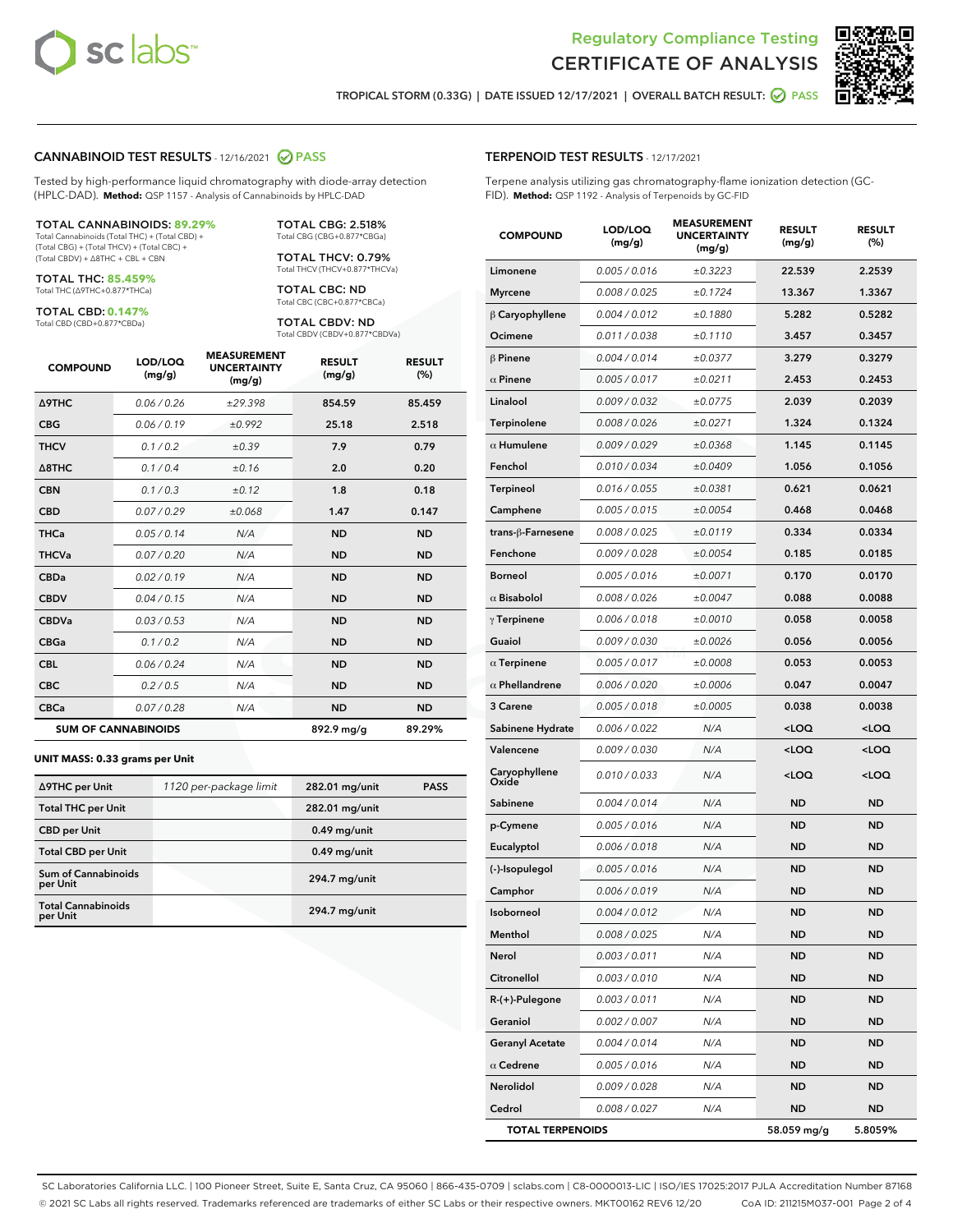



TROPICAL STORM (0.33G) | DATE ISSUED 12/17/2021 | OVERALL BATCH RESULT: ☑ PASS

# CATEGORY 1 PESTICIDE TEST RESULTS - 12/17/2021 @ PASS

Pesticide and plant growth regulator analysis utilizing high-performance liquid chromatography-mass spectrometry (HPLC-MS) or gas chromatography-mass spectrometry (GC-MS). \*GC-MS utilized where indicated. **Method:** QSP 1212 - Analysis of Pesticides and Mycotoxins by LC-MS or QSP 1213 - Analysis of Pesticides by GC-MS

| <b>Aldicarb</b><br>0.03 / 0.08<br><b>ND</b><br>$\ge$ LOD<br>N/A<br><b>PASS</b><br>Carbofuran<br>0.02/0.05<br>$\ge$ LOD<br>N/A<br><b>ND</b><br><b>PASS</b><br>Chlordane*<br>0.03 / 0.08<br><b>ND</b><br>$>$ LOD<br>N/A<br><b>PASS</b><br>0.03/0.10<br><b>ND</b><br><b>PASS</b><br>Chlorfenapyr*<br>$\geq$ LOD<br>N/A<br>0.02 / 0.06<br>N/A<br><b>ND</b><br><b>PASS</b><br>Chlorpyrifos<br>$\geq$ LOD<br>0.02 / 0.07<br>N/A<br><b>ND</b><br><b>PASS</b><br>Coumaphos<br>$>$ LOD<br>Daminozide<br>0.02 / 0.07<br>$\ge$ LOD<br>N/A<br><b>ND</b><br><b>PASS</b><br><b>DDVP</b><br>0.03/0.09<br>$\ge$ LOD<br>N/A<br><b>ND</b><br><b>PASS</b><br>(Dichlorvos)<br>Dimethoate<br><b>ND</b><br><b>PASS</b><br>0.03 / 0.08<br>$>$ LOD<br>N/A<br>0.03/0.10<br>Ethoprop(hos)<br>$\ge$ LOD<br>N/A<br><b>ND</b><br><b>PASS</b><br>0.02 / 0.06<br>$\ge$ LOD<br>N/A<br><b>ND</b><br><b>PASS</b><br>Etofenprox<br>Fenoxycarb<br>0.03 / 0.08<br>$>$ LOD<br>N/A<br><b>ND</b><br><b>PASS</b><br>0.03 / 0.08<br><b>ND</b><br><b>PASS</b><br>Fipronil<br>$\ge$ LOD<br>N/A<br>Imazalil<br>0.02 / 0.06<br>$>$ LOD<br>N/A<br><b>ND</b><br><b>PASS</b><br>0.02 / 0.07<br>Methiocarb<br>N/A<br><b>ND</b><br>$>$ LOD<br><b>PASS</b><br>Methyl<br>0.03/0.10<br>$\ge$ LOD<br>N/A<br><b>ND</b><br><b>PASS</b><br>parathion<br>0.03/0.09<br>$\ge$ LOD<br>N/A<br><b>ND</b><br><b>PASS</b><br><b>Mevinphos</b><br>Paclobutrazol<br>0.02 / 0.05<br>$\ge$ LOD<br>N/A<br><b>ND</b><br><b>PASS</b><br>0.03/0.09<br>N/A<br>$\ge$ LOD<br><b>ND</b><br><b>PASS</b><br>Propoxur<br>0.03 / 0.08<br><b>ND</b><br><b>PASS</b><br>Spiroxamine<br>$\ge$ LOD<br>N/A<br><b>PASS</b><br>Thiacloprid<br>0.03/0.10<br>$\ge$ LOD<br>N/A<br><b>ND</b> | <b>COMPOUND</b> | LOD/LOQ<br>$(\mu g/g)$ | <b>ACTION</b><br>LIMIT<br>$(\mu g/g)$ | <b>MEASUREMENT</b><br><b>UNCERTAINTY</b><br>$(\mu g/g)$ | <b>RESULT</b><br>$(\mu g/g)$ | <b>RESULT</b> |
|------------------------------------------------------------------------------------------------------------------------------------------------------------------------------------------------------------------------------------------------------------------------------------------------------------------------------------------------------------------------------------------------------------------------------------------------------------------------------------------------------------------------------------------------------------------------------------------------------------------------------------------------------------------------------------------------------------------------------------------------------------------------------------------------------------------------------------------------------------------------------------------------------------------------------------------------------------------------------------------------------------------------------------------------------------------------------------------------------------------------------------------------------------------------------------------------------------------------------------------------------------------------------------------------------------------------------------------------------------------------------------------------------------------------------------------------------------------------------------------------------------------------------------------------------------------------------------------------------------------------------------------------------------------------------------------------|-----------------|------------------------|---------------------------------------|---------------------------------------------------------|------------------------------|---------------|
|                                                                                                                                                                                                                                                                                                                                                                                                                                                                                                                                                                                                                                                                                                                                                                                                                                                                                                                                                                                                                                                                                                                                                                                                                                                                                                                                                                                                                                                                                                                                                                                                                                                                                                |                 |                        |                                       |                                                         |                              |               |
|                                                                                                                                                                                                                                                                                                                                                                                                                                                                                                                                                                                                                                                                                                                                                                                                                                                                                                                                                                                                                                                                                                                                                                                                                                                                                                                                                                                                                                                                                                                                                                                                                                                                                                |                 |                        |                                       |                                                         |                              |               |
|                                                                                                                                                                                                                                                                                                                                                                                                                                                                                                                                                                                                                                                                                                                                                                                                                                                                                                                                                                                                                                                                                                                                                                                                                                                                                                                                                                                                                                                                                                                                                                                                                                                                                                |                 |                        |                                       |                                                         |                              |               |
|                                                                                                                                                                                                                                                                                                                                                                                                                                                                                                                                                                                                                                                                                                                                                                                                                                                                                                                                                                                                                                                                                                                                                                                                                                                                                                                                                                                                                                                                                                                                                                                                                                                                                                |                 |                        |                                       |                                                         |                              |               |
|                                                                                                                                                                                                                                                                                                                                                                                                                                                                                                                                                                                                                                                                                                                                                                                                                                                                                                                                                                                                                                                                                                                                                                                                                                                                                                                                                                                                                                                                                                                                                                                                                                                                                                |                 |                        |                                       |                                                         |                              |               |
|                                                                                                                                                                                                                                                                                                                                                                                                                                                                                                                                                                                                                                                                                                                                                                                                                                                                                                                                                                                                                                                                                                                                                                                                                                                                                                                                                                                                                                                                                                                                                                                                                                                                                                |                 |                        |                                       |                                                         |                              |               |
|                                                                                                                                                                                                                                                                                                                                                                                                                                                                                                                                                                                                                                                                                                                                                                                                                                                                                                                                                                                                                                                                                                                                                                                                                                                                                                                                                                                                                                                                                                                                                                                                                                                                                                |                 |                        |                                       |                                                         |                              |               |
|                                                                                                                                                                                                                                                                                                                                                                                                                                                                                                                                                                                                                                                                                                                                                                                                                                                                                                                                                                                                                                                                                                                                                                                                                                                                                                                                                                                                                                                                                                                                                                                                                                                                                                |                 |                        |                                       |                                                         |                              |               |
|                                                                                                                                                                                                                                                                                                                                                                                                                                                                                                                                                                                                                                                                                                                                                                                                                                                                                                                                                                                                                                                                                                                                                                                                                                                                                                                                                                                                                                                                                                                                                                                                                                                                                                |                 |                        |                                       |                                                         |                              |               |
|                                                                                                                                                                                                                                                                                                                                                                                                                                                                                                                                                                                                                                                                                                                                                                                                                                                                                                                                                                                                                                                                                                                                                                                                                                                                                                                                                                                                                                                                                                                                                                                                                                                                                                |                 |                        |                                       |                                                         |                              |               |
|                                                                                                                                                                                                                                                                                                                                                                                                                                                                                                                                                                                                                                                                                                                                                                                                                                                                                                                                                                                                                                                                                                                                                                                                                                                                                                                                                                                                                                                                                                                                                                                                                                                                                                |                 |                        |                                       |                                                         |                              |               |
|                                                                                                                                                                                                                                                                                                                                                                                                                                                                                                                                                                                                                                                                                                                                                                                                                                                                                                                                                                                                                                                                                                                                                                                                                                                                                                                                                                                                                                                                                                                                                                                                                                                                                                |                 |                        |                                       |                                                         |                              |               |
|                                                                                                                                                                                                                                                                                                                                                                                                                                                                                                                                                                                                                                                                                                                                                                                                                                                                                                                                                                                                                                                                                                                                                                                                                                                                                                                                                                                                                                                                                                                                                                                                                                                                                                |                 |                        |                                       |                                                         |                              |               |
|                                                                                                                                                                                                                                                                                                                                                                                                                                                                                                                                                                                                                                                                                                                                                                                                                                                                                                                                                                                                                                                                                                                                                                                                                                                                                                                                                                                                                                                                                                                                                                                                                                                                                                |                 |                        |                                       |                                                         |                              |               |
|                                                                                                                                                                                                                                                                                                                                                                                                                                                                                                                                                                                                                                                                                                                                                                                                                                                                                                                                                                                                                                                                                                                                                                                                                                                                                                                                                                                                                                                                                                                                                                                                                                                                                                |                 |                        |                                       |                                                         |                              |               |
|                                                                                                                                                                                                                                                                                                                                                                                                                                                                                                                                                                                                                                                                                                                                                                                                                                                                                                                                                                                                                                                                                                                                                                                                                                                                                                                                                                                                                                                                                                                                                                                                                                                                                                |                 |                        |                                       |                                                         |                              |               |
|                                                                                                                                                                                                                                                                                                                                                                                                                                                                                                                                                                                                                                                                                                                                                                                                                                                                                                                                                                                                                                                                                                                                                                                                                                                                                                                                                                                                                                                                                                                                                                                                                                                                                                |                 |                        |                                       |                                                         |                              |               |
|                                                                                                                                                                                                                                                                                                                                                                                                                                                                                                                                                                                                                                                                                                                                                                                                                                                                                                                                                                                                                                                                                                                                                                                                                                                                                                                                                                                                                                                                                                                                                                                                                                                                                                |                 |                        |                                       |                                                         |                              |               |
|                                                                                                                                                                                                                                                                                                                                                                                                                                                                                                                                                                                                                                                                                                                                                                                                                                                                                                                                                                                                                                                                                                                                                                                                                                                                                                                                                                                                                                                                                                                                                                                                                                                                                                |                 |                        |                                       |                                                         |                              |               |
|                                                                                                                                                                                                                                                                                                                                                                                                                                                                                                                                                                                                                                                                                                                                                                                                                                                                                                                                                                                                                                                                                                                                                                                                                                                                                                                                                                                                                                                                                                                                                                                                                                                                                                |                 |                        |                                       |                                                         |                              |               |
|                                                                                                                                                                                                                                                                                                                                                                                                                                                                                                                                                                                                                                                                                                                                                                                                                                                                                                                                                                                                                                                                                                                                                                                                                                                                                                                                                                                                                                                                                                                                                                                                                                                                                                |                 |                        |                                       |                                                         |                              |               |

#### CATEGORY 2 PESTICIDE TEST RESULTS - 12/17/2021 @ PASS

| <b>COMPOUND</b>          | LOD/LOO<br>$(\mu g/g)$ | <b>ACTION</b><br>LIMIT<br>$(\mu g/g)$ | <b>MEASUREMENT</b><br><b>UNCERTAINTY</b><br>$(\mu g/g)$ | <b>RESULT</b><br>$(\mu g/g)$ | <b>RESULT</b> |  |
|--------------------------|------------------------|---------------------------------------|---------------------------------------------------------|------------------------------|---------------|--|
| Abamectin                | 0.03/0.10              | 0.1                                   | N/A                                                     | <b>ND</b>                    | <b>PASS</b>   |  |
| Acephate                 | 0.02/0.07              | 0.1                                   | N/A                                                     | <b>ND</b>                    | <b>PASS</b>   |  |
| Acequinocyl              | 0.02/0.07              | 0.1                                   | N/A                                                     | <b>ND</b>                    | <b>PASS</b>   |  |
| Acetamiprid              | 0.02 / 0.05            | 0.1                                   | N/A                                                     | <b>ND</b>                    | <b>PASS</b>   |  |
| Azoxystrobin             | 0.02/0.07              | 0.1                                   | N/A                                                     | <b>ND</b>                    | <b>PASS</b>   |  |
| <b>Bifenazate</b>        | 0.01 / 0.04            | 0.1                                   | N/A                                                     | <b>ND</b>                    | <b>PASS</b>   |  |
| <b>Bifenthrin</b>        | 0.02 / 0.05            | 3                                     | N/A                                                     | <b>ND</b>                    | <b>PASS</b>   |  |
| <b>Boscalid</b>          | 0.03/0.09              | 0.1                                   | N/A                                                     | <b>ND</b>                    | <b>PASS</b>   |  |
| Captan                   | 0.19/0.57              | 0.7                                   | N/A                                                     | <b>ND</b>                    | <b>PASS</b>   |  |
| Carbaryl                 | 0.02/0.06              | 0.5                                   | N/A                                                     | <b>ND</b>                    | <b>PASS</b>   |  |
| Chlorantranilip-<br>role | 0.04/0.12              | 10                                    | N/A                                                     | <b>ND</b>                    | <b>PASS</b>   |  |
| Clofentezine             | 0.03/0.09              | 0.1                                   | N/A                                                     | <b>ND</b>                    | <b>PASS</b>   |  |

# CATEGORY 2 PESTICIDE TEST RESULTS - 12/17/2021 continued

| <b>COMPOUND</b>               | LOD/LOQ<br>(µg/g) | <b>ACTION</b><br><b>LIMIT</b><br>$(\mu g/g)$ | <b>MEASUREMENT</b><br><b>UNCERTAINTY</b><br>$(\mu g/g)$ | <b>RESULT</b><br>(µg/g) | <b>RESULT</b> |
|-------------------------------|-------------------|----------------------------------------------|---------------------------------------------------------|-------------------------|---------------|
| Cyfluthrin                    | 0.12 / 0.38       | $\overline{c}$                               | N/A                                                     | ND                      | <b>PASS</b>   |
| Cypermethrin                  | 0.11 / 0.32       | $\mathcal{I}$                                | N/A                                                     | ND                      | <b>PASS</b>   |
| <b>Diazinon</b>               | 0.02 / 0.05       | 0.1                                          | N/A                                                     | <b>ND</b>               | <b>PASS</b>   |
| Dimethomorph                  | 0.03 / 0.09       | 2                                            | N/A                                                     | ND                      | <b>PASS</b>   |
| Etoxazole                     | 0.02 / 0.06       | 0.1                                          | N/A                                                     | ND                      | <b>PASS</b>   |
| Fenhexamid                    | 0.03 / 0.09       | 0.1                                          | N/A                                                     | ND                      | <b>PASS</b>   |
| Fenpyroximate                 | 0.02 / 0.06       | 0.1                                          | N/A                                                     | <b>ND</b>               | <b>PASS</b>   |
| Flonicamid                    | 0.03 / 0.10       | 0.1                                          | N/A                                                     | ND                      | <b>PASS</b>   |
| Fludioxonil                   | 0.03 / 0.10       | 0.1                                          | N/A                                                     | ND                      | <b>PASS</b>   |
| Hexythiazox                   | 0.02 / 0.07       | 0.1                                          | N/A                                                     | ND                      | <b>PASS</b>   |
| Imidacloprid                  | 0.04 / 0.11       | 5                                            | N/A                                                     | ND                      | <b>PASS</b>   |
| Kresoxim-methyl               | 0.02 / 0.07       | 0.1                                          | N/A                                                     | ND                      | <b>PASS</b>   |
| Malathion                     | 0.03 / 0.09       | 0.5                                          | N/A                                                     | ND                      | <b>PASS</b>   |
| Metalaxyl                     | 0.02 / 0.07       | $\overline{c}$                               | N/A                                                     | ND                      | <b>PASS</b>   |
| Methomyl                      | 0.03 / 0.10       | $\mathbf{1}$                                 | N/A                                                     | ND                      | <b>PASS</b>   |
| Myclobutanil                  | 0.03 / 0.09       | 0.1                                          | N/A                                                     | <b>ND</b>               | <b>PASS</b>   |
| Naled                         | 0.02 / 0.07       | 0.1                                          | N/A                                                     | ND                      | <b>PASS</b>   |
| Oxamyl                        | 0.04 / 0.11       | 0.5                                          | N/A                                                     | ND                      | PASS          |
| Pentachloronitro-<br>benzene* | 0.03 / 0.09       | 0.1                                          | N/A                                                     | ND                      | <b>PASS</b>   |
| Permethrin                    | 0.04 / 0.12       | 0.5                                          | N/A                                                     | ND                      | <b>PASS</b>   |
| Phosmet                       | 0.03 / 0.10       | 0.1                                          | N/A                                                     | ND                      | <b>PASS</b>   |
| Piperonylbu-<br>toxide        | 0.02 / 0.07       | 3                                            | N/A                                                     | <b>ND</b>               | <b>PASS</b>   |
| Prallethrin                   | 0.03 / 0.08       | 0.1                                          | N/A                                                     | ND                      | <b>PASS</b>   |
| Propiconazole                 | 0.02 / 0.07       | 0.1                                          | N/A                                                     | <b>ND</b>               | <b>PASS</b>   |
| Pyrethrins                    | 0.04 / 0.12       | 0.5                                          | N/A                                                     | ND                      | <b>PASS</b>   |
| Pyridaben                     | 0.02 / 0.07       | 0.1                                          | N/A                                                     | <b>ND</b>               | <b>PASS</b>   |
| Spinetoram                    | 0.02 / 0.07       | 0.1                                          | N/A                                                     | ND                      | <b>PASS</b>   |
| Spinosad                      | 0.02 / 0.07       | 0.1                                          | N/A                                                     | ND                      | <b>PASS</b>   |
| Spiromesifen                  | 0.02 / 0.05       | 0.1                                          | N/A                                                     | <b>ND</b>               | <b>PASS</b>   |
| Spirotetramat                 | 0.02 / 0.06       | 0.1                                          | N/A                                                     | ND                      | <b>PASS</b>   |
| Tebuconazole                  | 0.02 / 0.07       | 0.1                                          | N/A                                                     | ND                      | <b>PASS</b>   |
| Thiamethoxam                  | 0.03 / 0.10       | 5                                            | N/A                                                     | <b>ND</b>               | <b>PASS</b>   |
| Trifloxystrobin               | 0.03 / 0.08       | 0.1                                          | N/A                                                     | <b>ND</b>               | <b>PASS</b>   |

SC Laboratories California LLC. | 100 Pioneer Street, Suite E, Santa Cruz, CA 95060 | 866-435-0709 | sclabs.com | C8-0000013-LIC | ISO/IES 17025:2017 PJLA Accreditation Number 87168 © 2021 SC Labs all rights reserved. Trademarks referenced are trademarks of either SC Labs or their respective owners. MKT00162 REV6 12/20 CoA ID: 211215M037-001 Page 3 of 4